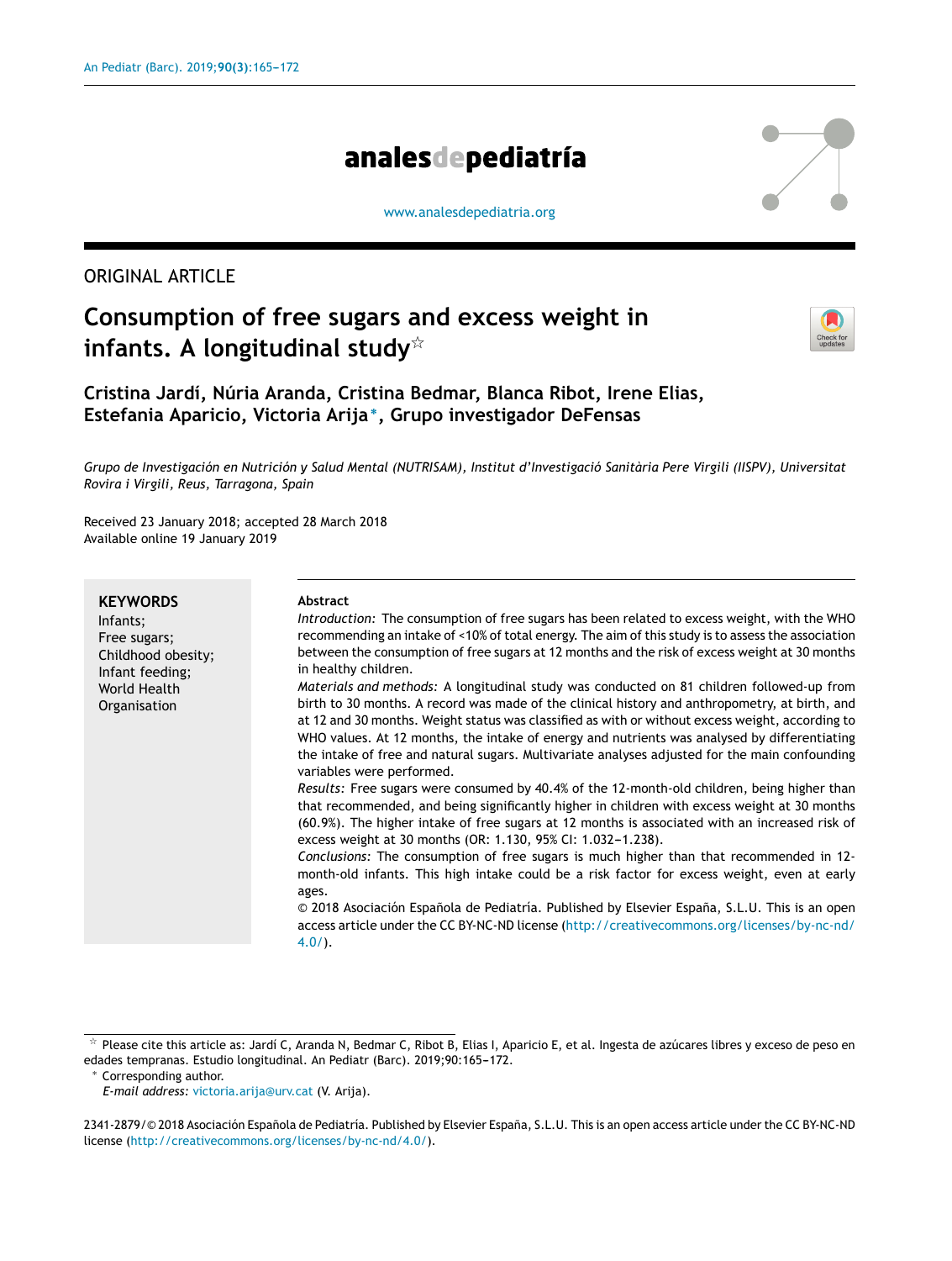# **PALABRAS CLAVE** Lactantes; Azúcares libres; Obesidad infantil; Alimentación infantil; Organización Mundial de la Salud

# **Ingesta de azúcares libres y exceso de peso en edades tempranas. Estudio longitudinal**

#### **Resumen**

*Introducción:* El consumo de azúcares libres se ha relacionado con el exceso de peso, recomendando la OMS una ingesta < 10% de la energía total. El objetivo fue valorar la asociación entre el consumo de azúcares libres a los 12 meses y el riesgo de exceso de peso a los 30 meses en niños sanos.

*Material y métodos:* Estudio longitudinal en 81 niños seguidos desde el nacimiento hasta los 30 meses. Se registró: historia clínica y antropometría al nacer, a los 12 y 30 meses. Se clasificó el estado ponderal en con y sin exceso de peso, según los valores de la OMS. A los 12 meses se analizó la ingesta de energía y nutrientes diferenciando la ingesta de azúcares libres y azúcares naturales. Se realizaron análisis multivariantes ajustados por las principales variables confusoras.

Resultados: Un 40,4% de los niños de 12 meses realizaron ingestas de azúcares libres superiores a las recomendadas, siendo significativamente mayores en los niños con exceso de peso a los 30 meses (60,9%). La mayor ingesta de azúcares libres a los 12 meses se asocia a un mayor riesgo de exceso de peso a los 30 meses (OR: 1,136; IC 95%: 1,033-1,248).

*Conclusiones:* Los lactantes de 12 meses realizan una ingesta de azúcares libres muy superior a la recomendada. Esta ingesta elevada podría ser un factor de riesgo de exceso de peso ya en edades tempranas.

 $© 2018 Asociación Española de Pediatría. Publicado por Elsevier España, S.L.U. Este es un$ artículo Open Access bajo la licencia CC BY-NC-ND ([http://creativecommons.org/licenses/by](http://creativecommons.org/licenses/by-nc-nd/4.0/)[nc-nd/4.0/\)](http://creativecommons.org/licenses/by-nc-nd/4.0/).

# **Introduction**

Obesity is a chronic disease that may manifest from the first years of life.<sup>1</sup> [T](#page-6-0)he increase in the prevalence of overweight and obesity in the paediatric age group<sup> $2,3$ </sup> continues to be a significant social and public health problem, and this is a worldwide trend.<sup>[4](#page-6-0)</sup> Specifically, the global prevalence of excess weight in children aged  $0-5$  years was 4.2% in 1990 compared to 6.7% in 2010, and the World Health Organization (WHO) has estimated that it will reach 9% by 2020.[5](#page-6-0) Obesity in childhood and adolescence is associated with an increased risk of type 2 diabetes, hypertension, coronary disease and metabolic syndrome in adulthood, in addition to its negative impact on physical and psychosocial wellbeing.<sup>[6,7](#page-6-0)</sup>

Dietary practices in the first year have been identified as an important factor that may lead to excess body fat in childhood.<sup>[8](#page-6-0)</sup> During this critical period in which substantial changes occur in the diet, an excessive energy intake, an imbalance in macronutrient composition and nutrient deficiencies or overconsumption may contribute to the development of poor dietary habits that may be associated with metabolic changes and increase the risk of obesity.<sup>9</sup> [In](#page-6-0) recent years, the increased consumption of free sugars (FSs) has attracted considerable interest, as it is associated with obesity, especially in children and adolescents.[10](#page-6-0) This increase is associated with a poorer nutritional value of the diet. In this context, the WHO has recommended limiting the intake of FSs (added sugars [ASs] and sugars naturally present in fruit juices and fruit juice concentrates) to no more than 10% of the total energy intake to prevent obesity and associated diseases, and specified that restricting the intake of FSs to less than 5% of the total energy could have

additional health benefits, especially in relation to dental caries.[11](#page-6-0) The results from prospective studies analysing the intake of free and added sugars in relation to the body composition of children have been contradictory.<sup>12-15</sup> These studies have been conducted in children aged 9 months to 9 years in Europe, the United States and Africa. The metaanalysis published by Te Morenga et al. provided evidence that a high intake of FSs, ASs or sugary beverages is a determinant of body weight and of an association between a high sugar intake and diseases like hypertension, dyslipidaemia and insulin resistance in both childhood and adulthood.[16](#page-6-0) On the other hand, the meta-analysis by Forshee et al. esti-mated an associated risk that neared zero.<sup>[17](#page-6-0)</sup>

Few studies have assessed the role of a high consumption of FSs in infancy in the increase in obesity. For this reason, the aim of our study was to analyse the association between the intake of FSs at age 12 months and the probability of excess weight at age 30 months in a group of healthy children in Spain.

# **Materials and methods**

## **Design**

We conducted a longitudinal study of children, with the followup extending from birth to age 30 months.

## **Sample**

We selected 81 healthy newborns from the population included in the DeFensas study $18$  for who data were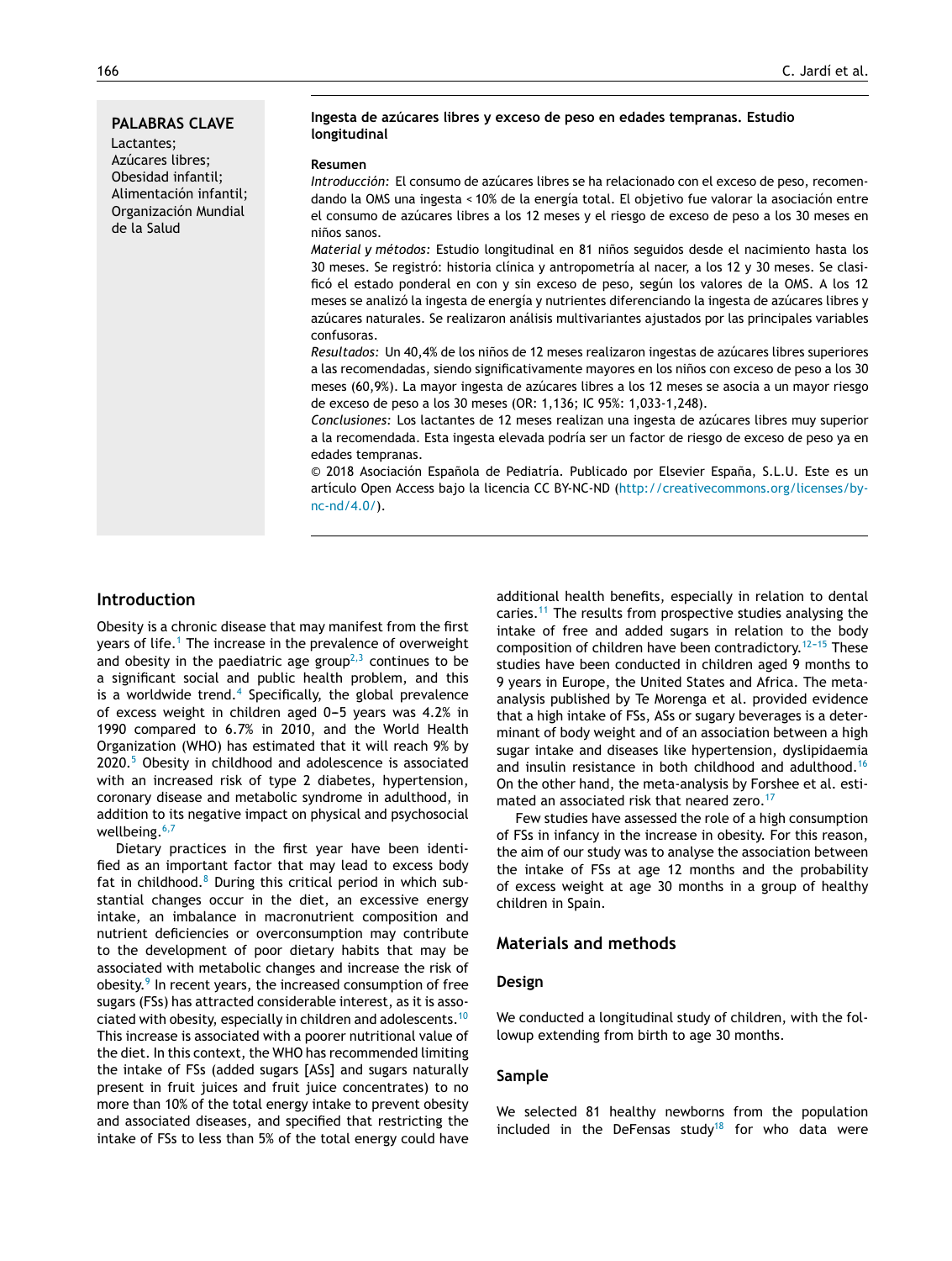<span id="page-2-0"></span>available on the main clinical, nutritional and anthropometric variables at ages 12 months and 30 months.

The study was approved by the Ethics Board of the Hospital Universitario Sant Joan de Reus (Tarragona, Spain).

The sample size required to detect differences in weight status at 30 months in children that consumed more than 10% of the total energy in the form of free sugars at 12 months (39.1% and 60.9%) was 42 patients per group for a risk of alpha error of 0.05 and a beta error of less than 0.2 in two-tailed tests (calculated with GRANMO version 7.12, Institut Hospital del Mar d'Investigacions Mèdiques, Barcelona, Spain).

## **Measurements and data collection**

Prenatal and delivery records were available for all children under study. Table 1 summarises these data along with the anthropometric measures at ages 12 and 30 months. We also collected data on the medical history, nutrition and anthropometric measurements obtained by paediatricians and dieticians using a standardised protocol.

| Table 1                        | General characteristics of mothers and children. |           |           |
|--------------------------------|--------------------------------------------------|-----------|-----------|
| <b>Mothers</b>                 |                                                  |           |           |
|                                | Maternal age in years                            |           | 32.3(4.4) |
|                                | Socioeconomic status (%)                         |           |           |
| Bajo                           |                                                  |           | 8.9(7)    |
| Medio                          |                                                  |           | 46.8 (38) |
| Alto                           |                                                  |           | 44.3 (36) |
| Smokers (%)                    |                                                  |           | 16.5(13)  |
|                                | Type of delivery (%)                             |           |           |
|                                | Normal vaginal                                   |           | 67.1(56)  |
| Forceps                        |                                                  |           | 8.2(7)    |
| Caesarean                      |                                                  |           | 21.9(18)  |
|                                | Primiparous (%)                                  |           | 58.1 (47) |
|                                | Gestational age in weeks                         |           | 39.6(1.2) |
| <b>Newborn</b>                 |                                                  |           |           |
| Male sex $(\%)$                |                                                  |           | 44.6 (36) |
|                                | Breastfeeding (%)                                |           |           |
| 0 months                       |                                                  |           | 84.2 (48) |
| 6 months                       |                                                  |           | 33.3 (19) |
| 12 months                      |                                                  |           | 5.4(3)    |
| 10-min APGAR                   |                                                  |           | 10(0.1)   |
| Weight (kg)                    |                                                  |           | 3.3(1.2)  |
| Length (cm)                    |                                                  |           | 50.1(1.9) |
|                                |                                                  | 12 months | 30 months |
|                                | Anthropometric values                            |           |           |
| Weight (kg)                    |                                                  | 10.1(1.2) | 14.4(1.6) |
| Height (cm)                    |                                                  | 75.9 (3)  | 92.8(4.1) |
| Weight status (%) <sup>a</sup> |                                                  |           |           |
| Underweight                    |                                                  | 5.2(5)    | 9.9(7)    |
|                                | Normal weight                                    | 63.6(52)  | 50.6(42)  |
|                                | Overweight                                       | 19.5 (15) | 27.2 (22) |
| Obesity                        |                                                  | 11.7(9)   | 12.3(10)  |

Values expressed as mean (standard deviation) or percentage (absolute frequency).

a The values used to determine weight status were the weightfor-length at 12 months and the weight-for-height at 30 months.

#### **Medical history**

We retrieved data on sociodemographic variables, and maternal and newborn health at the time of birth. We classified socioeconomic status into 3 categories (low, middle, high) using the four-factor index proposed by Hollingshead.<sup>[19](#page-6-0)</sup> We collected data for the following obstetric and perinatal variables: newborn sex (male/female), gestational age, type of delivery, infant nutrition (breastfeeding or formula feeding) and 10-min Apgar score. We documented maternal use of tobacco during pregnancy using a questionnaire specifically designed for the purpose. We also recorded all medical problems and all vaccines administered to the child during the followup.

## **Anthropometric variables**

We recorded the child's weight and length/height at birth and ages 12 months and 30 months. At birth and 12 months, the weight was measured with a SECA digital scale accurate to 5 g (Vogel & Halke GmbH & Co, Hamburg, Germany), and length with an infantometer accurate to 0.1 cm (PE-RILB-STND). The head circumference was measured with a flexible measuring tape accurate to 1 mm. At 30 months, the weight and height were measured with a combined digital scale and stadiometer (SECA 764). We calculated the *z*-scores for child growth indicators such as weight-for-age at birth, weight-for-length at 12 months and weight-forheight at 30 months using the LMS method.[20,21](#page-6-0) The *z*-score corresponds to the number of standard deviations from the mean, with values ranging from −3 to +3 SDs. Based on weight-for-age at birth, weight-for-length at 12 months and weight-for-height at 30 months, we classified children as having underweight (−3 ≤ *z* < −1), normal weight (−1 < *z* ≤ +1), overweight (+1 < *z* ≤ +2) or obesity (*z* > +2) (WHO $21$ ). We also defined a weight status dichotomous variable with the following categories: no excess weight (underweight or normal weight) and excess weight (overweight or obesity).

## **Infant nutrition**

We obtained a 24-h dietary recall at 12 months through standardised interviews with parents held by 2 trained dieticians. All the quantities of food and drink consumed were expressed in grams/person/day. To calculate nutrient intake, we used the REGAL (*Répertoire général des* Aliments) food composition table<sup>[22](#page-6-0)</sup> supplemented with the Mataix Verdú Spanish food composition table.<sup>[23](#page-6-0)</sup> We calculated the percent of the total energy intake contributed by the different macronutrients.

The recall documented all breastmilk, artificial formula and cow's milk feedings. We estimated the volume of breastmilk based on the age of the infant (600 mL/day at 6 months).<sup>[24](#page-6-0)</sup> We calculated the intake of formula taking into account that 4.7 g of powder formula are usually added to every 30 mL of water. We obtained the data for calculation of the composition of breastmilk from the *Tratado de nutrición* edited by Gil.<sup>[25](#page-6-0)</sup>

We created 2 categories to classify simple carbohydrates: *natural sugars* contained in whole fruits, vegetables,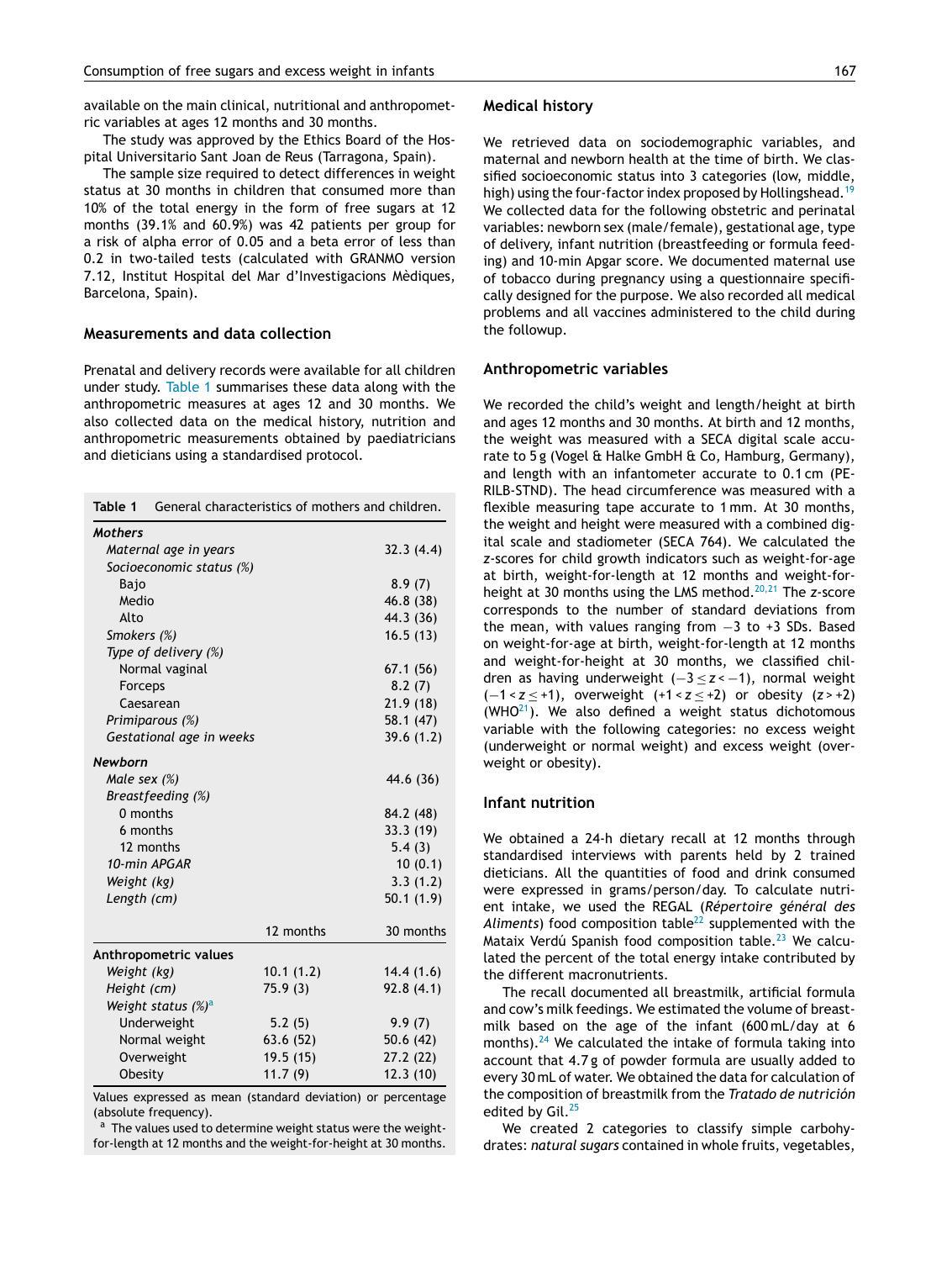| Table 2 |  |  | Energy and macronutrient intake at age 12 months by weight status at age 30 months. |
|---------|--|--|-------------------------------------------------------------------------------------|
|         |  |  |                                                                                     |

|                                                                                                                                                                                                                                                                                                                                                                                                                   | Weight status at 12 months                |                                        |       | Weight status at 30 months                |                                        |      |
|-------------------------------------------------------------------------------------------------------------------------------------------------------------------------------------------------------------------------------------------------------------------------------------------------------------------------------------------------------------------------------------------------------------------|-------------------------------------------|----------------------------------------|-------|-------------------------------------------|----------------------------------------|------|
|                                                                                                                                                                                                                                                                                                                                                                                                                   | No excess weight<br>Mean (SD)<br>$n = 57$ | Excess weight<br>Mean (SD)<br>$n = 24$ | P     | No excess weight<br>Mean (SD)<br>$n = 49$ | Excess weight<br>Mean (SD)<br>$n = 32$ | P    |
| Intake at 12 months                                                                                                                                                                                                                                                                                                                                                                                               |                                           |                                        |       |                                           |                                        |      |
| Exclusive/mixed breastfeeding<br>at 6 months $(\%)$                                                                                                                                                                                                                                                                                                                                                               | 69.2(55)                                  | 30.8(27)                               | 0.435 | 54.5(44)                                  | 47.8 (37)                              | .489 |
| Energies (kcal)                                                                                                                                                                                                                                                                                                                                                                                                   | 1056.5(233.6)                             | 1057.3 (189.9)                         | 0.990 | 1089.5 (234.7)                            | 1053.6 (215.6)                         | .484 |
| Protein (g)                                                                                                                                                                                                                                                                                                                                                                                                       | 32.6(10.3)                                | 36.6(12.3)                             | 0.240 | 34.8(12.3)                                | 34(10.9)                               | .288 |
| Carbohydrates (g)                                                                                                                                                                                                                                                                                                                                                                                                 | 137.3(31.2)                               | 134.5(20.3)                            | 0.716 | 137.7(29.3)                               | 138.3(29.6)                            | .863 |
| Starches (g)                                                                                                                                                                                                                                                                                                                                                                                                      | 26.8(21.7)                                | 27.1(17.2)                             | 0.956 | 29(19.9)                                  | 28.8(24)                               | .782 |
| Natural sugars <sup>a</sup> (g)                                                                                                                                                                                                                                                                                                                                                                                   | 24.4(7.6)                                 | 23.0(7.8)                              | 0.531 | 24.9(7.8)                                 | 23.3(7.4)                              | .574 |
| Free sugars <sup>b</sup> (g)                                                                                                                                                                                                                                                                                                                                                                                      | 29.3(30.5)                                | 31.6(31.1)                             | 0.286 | 28.8(31.1)                                | 33.8(32.1)                             | .646 |
| Lipids $(g)$                                                                                                                                                                                                                                                                                                                                                                                                      | 41.2(11.0)                                | 41.3(13.2)                             | 0.866 | 43.1(11.8)                                | 40.5(12.2)                             | .423 |
| Fibre $(g)$                                                                                                                                                                                                                                                                                                                                                                                                       | 11.3(7.7)                                 | 10.7(3.4)                              | 0.991 | 11.8(7.8)                                 | 10.3(2.4)                              | .347 |
| <b>Energy from macronutrients</b>                                                                                                                                                                                                                                                                                                                                                                                 |                                           |                                        |       |                                           |                                        |      |
| Protein (%)                                                                                                                                                                                                                                                                                                                                                                                                       | 12.9(2.3)                                 | 13.6(2.8)                              | .298  | 13.6(2.7)                                 | 12.7(2.2)                              | .224 |
| Carbohydrates (%)                                                                                                                                                                                                                                                                                                                                                                                                 | 52.1(5.4)                                 | 51.6(6.9)                              | .762  | 5.8(4.9)                                  | 52.9(7.0)                              | .279 |
| Starches (%)                                                                                                                                                                                                                                                                                                                                                                                                      | 9.5(6.7)                                  | 10.1(5.9)                              | .764  | 1.1(6.4)                                  | 1.3(6.8)                               | .263 |
| Natural sugars <sup>a</sup> (%)                                                                                                                                                                                                                                                                                                                                                                                   | 6.8(2.7)                                  | 6.3(2.6)                               | .555  | 6.4(2.4)                                  | 6.8(2.6)                               | .711 |
| Free sugars <sup>b</sup> $(\%)$                                                                                                                                                                                                                                                                                                                                                                                   | 7.9(7.6)                                  | 10.3(8.9)                              | .092  | 7.3(7.2)                                  | 11.9(1.5)                              | .030 |
| Lipids $(\%)$                                                                                                                                                                                                                                                                                                                                                                                                     | 34.9(4.1)                                 | 34.7(5.6)                              | .866  | 35.3(4)                                   | 34.4(5.8)                              | .500 |
| Percentage of children with >10% of total energy intake from free sugars by<br>$\mathbf{1}$ $\mathbf{1}$ $\mathbf{1}$ $\mathbf{1}$ $\mathbf{1}$ $\mathbf{1}$ $\mathbf{1}$ $\mathbf{1}$ $\mathbf{1}$ $\mathbf{1}$ $\mathbf{1}$ $\mathbf{1}$ $\mathbf{1}$ $\mathbf{1}$ $\mathbf{1}$ $\mathbf{1}$ $\mathbf{1}$ $\mathbf{1}$ $\mathbf{1}$ $\mathbf{1}$ $\mathbf{1}$ $\mathbf{1}$ $\mathbf{1}$ $\mathbf{1}$ $\mathbf{$ |                                           |                                        |       | 39.1                                      | 60.9                                   | .032 |

weight status at age 30 months (%)

Values expressed as mean and standard deviation (SD).

<sup>a</sup> Sugars from fruits, vegetables, milk and cereals.

b Monosaccharides and disaccharides added to foods and beverages and sugars naturally present in honey, syrups, fruit juices and fruit juice concentrates.

milk and cereals (rice, bread, pasta, flour), and *free sugars* contained in sweetened dairy desserts, sugary drinks (fresh and processed juices, soft drinks), sweetened cereals (sweetened breakfast cereals, biscuits, baked goods) and chocolate, sugar and honey.

We calculated the percent of the total energy intake contributed by free sugars. This calculation allowed us to define the standard threshold proposed by the WHO,  $11$  which recommends that FSs should contribute less than 10% of the total energy.

### **Statistical analysis**

We present the results as percentages, means and standard deviations.

We used the Student's *t* test to compare means and the chi square test to compare categorical variables.

To analyse the association between the percentage of the total energy contributed by FSs at 12 months and the presence of excess weight at 30 months, we fitted a logistic regression model. The dependent variable was weight-forheight at 30 months, which was a dichotomous variable with the following categories: 0 (absence of excess weight) and 1 (presence of excess weight). The independent variable was the percent energy from FSs at 12 months, and the logistic regression was performed selecting the ENTER method and adjusting for the following confounders: percent energy

contributed by natural sugars (%), starches (%), proteins (%) and lipids (%), fibre intake (g) and energy intake (kcal) at 12 months, birth weight status (0: no excess weight; 1: excess weight), mode of infant feeding through 6 months (0: formula; 1: exclusive/mixed breastfeeding), sex (0: female, 1: male) and socioeconomic status (0: low; 1: middle/high).

We defined statistical significance as a *P*-value of less than 0.05 in any of the tests. The statistical analysis was performed with the software SPSS for Windows, version 20.0.

# **Results**

[Table](#page-2-0) 1 presents the characteristics of the mother and of the child at birth and ages 12 and 30 months. The sample included 81 children, of who 44.6% were male. A total of 84.2% of infants were exclusively breastfeed as newborns. Excess weight was identified in 31.2% of the sample at age 12 months and 39.5% of the sample at 30 months.

Children with excess weight at 30 months had consumed a higher percentage of the total energy in the form FSs at 12 months compared to the group of children without excess weight at 30 months (Table 2). Of all children with excess weight, 60.9% consumed more than 10% of the total energy in the form of FSs, compared to 39.1% in the group without excess weight. Overall, 40.4% of children were consuming FSs in excess of the 10% of the total energy intake recommended by the WHO. [Fig.](#page-4-0) 1 shows the percent of the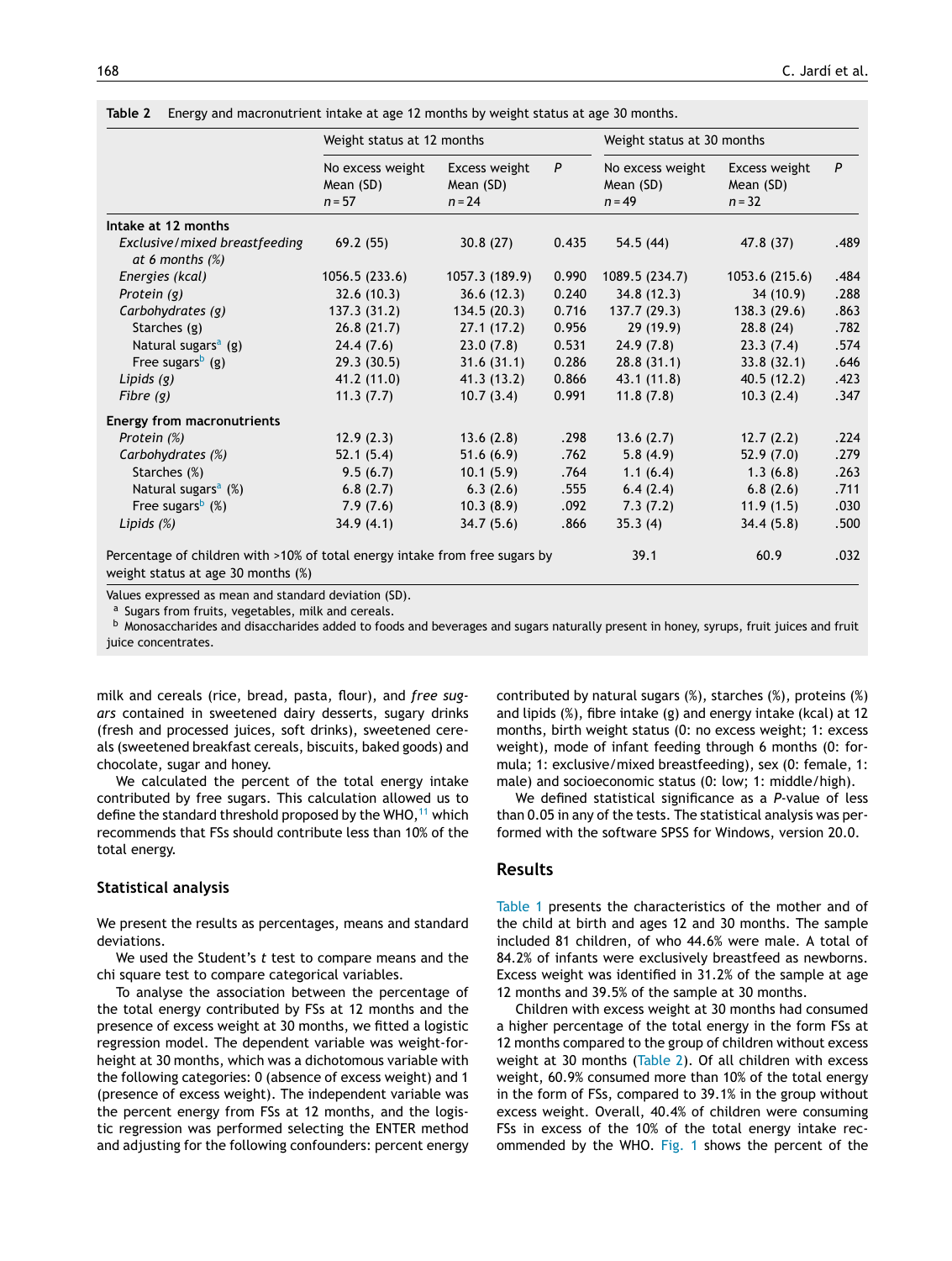<span id="page-4-0"></span>

**Figure 1** Percentage of total energy contributed by free sugars (FSs) and natural sugars at age 12 months by weight status at age 30 months.

total energy contributed by free and natural sugars at 12 months by weight status at 30 months. We found a significantly greater absolute intake of FSs in children with excess weight compared to children without excess weight at 30 months (P = .030). The excessive intake of FSs resulted from a greater consumption of sugary drinks, sweetened breakfast cereals, biscuits, baked goods, chocolate, sugar and honey.

Table 3 presents the results of the logistic regression analysis of the association of macronutrient intake at 12 months and the risk of excess weight at 30 months. Consumption of FSs at 12 months was associated with an increased probability of excess weight at 30 months (OR = 1.136; *P* = *.*008). Male sex was also associated with an increased risk of excess weight (OR = 5.348; *P* = *.*045).

# **Discussion**

Our study analysed the association between the excessive contribution of FSs to the total dietary energy intake at 12 months and the presence of excess weight at 30 months.

**Table 3** Association between macronutrient intake at age 12 months and other variables and the risk of having developed excess weight by 30 months.

| Dependent variable    | Independent variable                                                      | Adjusted OR | 95% CI           | P    |  |
|-----------------------|---------------------------------------------------------------------------|-------------|------------------|------|--|
| Weight-for-height at  | Free sugars 12 months (%)                                                 |             | $1.033 - 1.248$  | .008 |  |
| 30 months (without vs | Natural sugars 12 months (%)                                              | 1.139       | $0.815 - 1.592$  | .445 |  |
| with excess weight)   | Starches 12 months (%)                                                    | 1.101       | $0.964 - 1.257$  | .154 |  |
|                       | Protein 12 months (%)                                                     | 0.770       | $0.548 - 1.082$  | .132 |  |
|                       | Lipids 12 months $(\%)$                                                   | 1.013       | $0.854 - 1.202$  | .879 |  |
|                       | Fibre 12 months $(g)$                                                     | 0.903       | $0.779 - 1.047$  | .176 |  |
|                       | Energy 12 months (kcal)                                                   | 0.998       | $0.994 - 1.003$  | .420 |  |
|                       | Weight-for-age z-score 0 month (0: no excess<br>weight; 1: excess weight) | 5.370       | 0.574-50.236     | .141 |  |
|                       | Mode of feeding at 6 months (0: FF; 1: EBF/MBF)                           | 0.669       | $0.118 - 3.776$  | .649 |  |
|                       | Sex (0: female; 1: male)                                                  | 5.348       | 1.036-27.605     | .045 |  |
|                       | Socioeconomic status (0: low; 1: middle/high)                             | 1.700       | $0.128 - 22.560$ | .688 |  |

Multivariate logistic regression. Odds ratio adjusted for intake of free sugars, natural sugars, starches, protein, fibre, lipids, weight-forage *z*-score at 0 months (0: no excess weight; 1: excess weight), mode of feeding at 6 months (0: formula feeding; 1: exclusive/mixed breastfeeding), sex (0: female; 1: male), and socioeconomic status (0: low; 1: middle/high).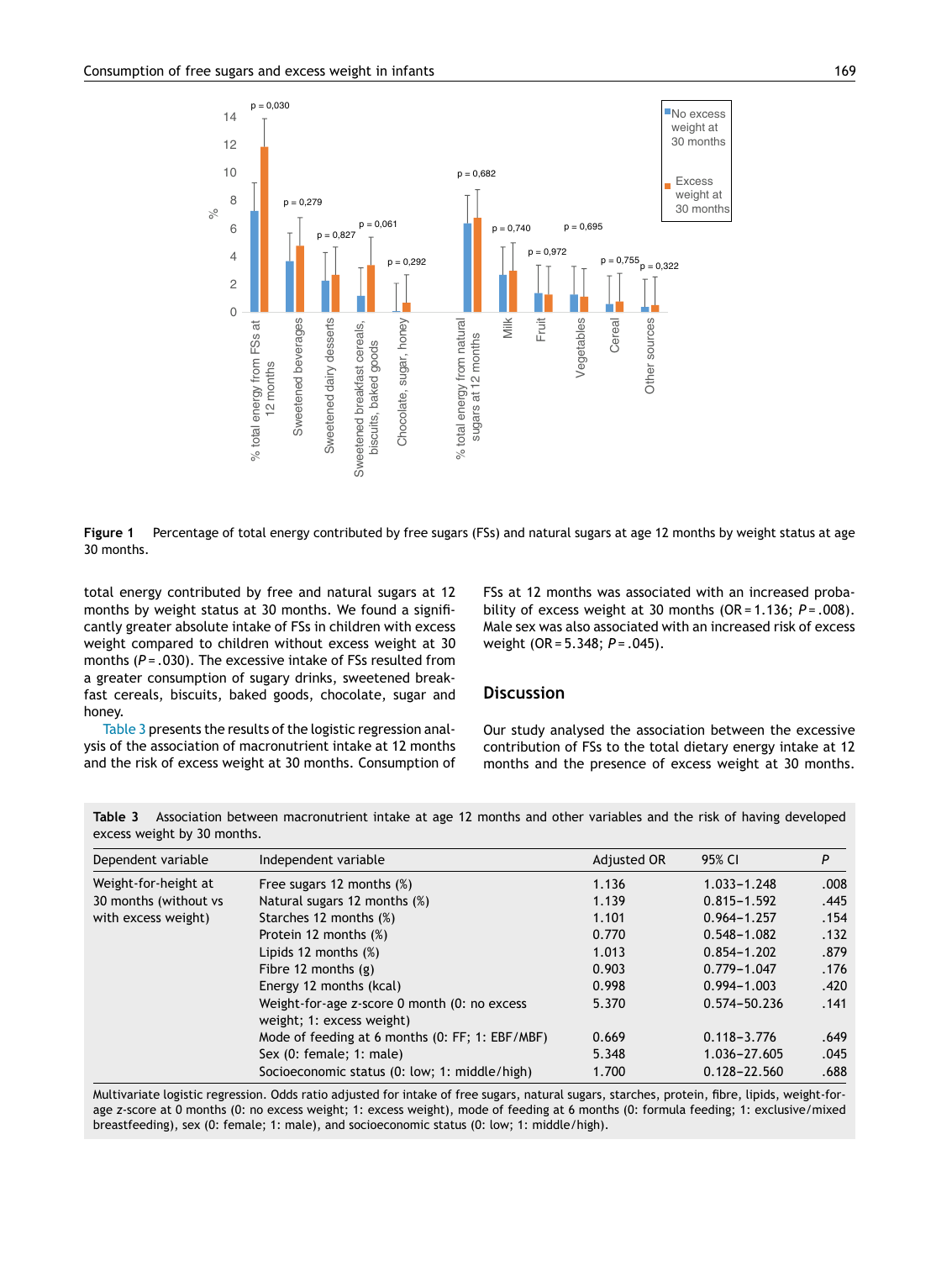We found an intake of FSs in infants that vastly exceeded the threshold of 10% of the total energy recommended by the WHO.[11](#page-6-0) Several studies have described this association in adolescents and adults, but the data on young children are scarce.

We carried out our study in the city of Reus (Tarragona, Spain). Most children belonged to families of middle-tohigh socioeconomic status. The protocol for measurement of anthropometric variables, dietary assessment and the performance of interviews and administration of questionnaires was standardised for implementation by all professionals involved in the study with the aim of minimising interrater variability in data collection.

Our results show that a high percentage of children had excess weight at age 12 months (31.2%), and that this percentage increased even more by 30 months (39.5%), which was consistent with the findings of a nationwide study con-ducted recently in Spain.<sup>[4](#page-6-0)</sup> This high prevalence in young children has been associated with a high consumption of high-energy processed foods rich in fats, sugars and protein and a low consumption of fruits and vegetables, a low household socioeconomic level, sedentary lifestyles and sleep deprivation.<sup>[26](#page-6-0)</sup>

The WHO recommends restricting the consumption of FSs to less than 10% of the total energy intake in the general population. However, there is disagreement as to whether fruit juices are included in the FS definition.<sup>[11](#page-6-0)</sup> In our analysis, we included juice in the sugars applied to the WHO threshold, since the consumption of fruit juices has been associated with a lower degree of energy compensation compared to consumption of fruit in solid form, thus promoting the overconsumption of energy and underconsumption of fibre. $27$ However, other authors consider that there is insufficient evidence to confirm an association of fruit juice with overweight and obesity like the one that exists between excess weight and other sugary beverages.<sup>[28](#page-7-0)</sup>

In our study, we observed that a high percentage of infants consumed more than the 10% of the total energy recommended by the WHO in the form of HFs, and that this percentage increased with age. The study conducted in Italy by Sette et al. in a cohort of 3323 children and adults found a higher intake of soluble carbohydrates (25%) in the 0-2.9 years age group. $29$  This percentage may correspond to free sugars, although the term ''soluble carbohydrates'' was not clearly defined. The Diet and Nutrition Survey of Infants and Young Children aged 4-18 of the Department of Health and Food standards in the United Kingdom also found evidence of a higher-than-recommended consumption of ASs.<sup>[30,31](#page-7-0)</sup> This intake pattern in which free and added sugars contribute more than 10% of the total energy has been associated with obesity and chronic diseases.  $9-11,16,32$  There is considerable variability in the terminology used to refer to sugars. Alles et al. analysed different studies on nutrient intake in Europe and highlighted the diversity of the terminology used.<sup>[9](#page-6-0)</sup> Hur et al. measured the consumption of sugar-sweetened bev-erages and included natural fruit juices in this category.<sup>[10](#page-6-0)</sup>

Our results show that consumption of FSs at age 12 months is associated with a 12% increase in the prevalence of excess weight at 30 months. Most studies conducted in adults or children have compared the consumption of sugarsweetened beverages to the increase in obesity, and very few have considered the total intake of FSs.[16](#page-6-0) While the

total intake of FSs and/or ASs has been associated with excess weight in adults, few studies in children have found an association between their intake and excess weight, as most of them have focused solely on sugar-sweetened beverages. $17,32,33$  Only 2 studies have found an association with the risk of excess weight in children, $4,15$  while others have not found an association.<sup>13,34-36</sup> In agreement with our findings, in the Turku Coronary Risk Factor Intervention Project, children with a high intake of FSs between ages 13 months and 9 years had greater body weights in the first year of followup, while between ages 4 and 9 years their body mass index (BMI) was lower compared to chil-dren with an average to low consumption of FSs.<sup>[14](#page-6-0)</sup> Maunder et al. found a greater proportion of excess weight in chil-dren aged 4-8 years that consumed more ASs.<sup>[15](#page-6-0)</sup> In contrast, other prospective studies conducted in children in Germany and Hispanic children and youth in the United States did not find an association with changes in BMI,  $13,34,36$  although the study by Davis et al. did analyse the consumption of ASs and sugary beverages. $36$  The intake of all other macronutrients conformed to the nutritional guidelines established by the WHO. [37](#page-7-0)

Many of the foods marketed for infants or young children are rich in free or added sugars and tend to be introduced in the diet at an early stage, so that in addition to increasing the risk of future obesity, they may predispose individuals to develop a taste preference for sweet foods in the future.  $32,38$ Although the WHO recommends reducing the intake of FSs in children and not introducing sugar in the diet of young children until age 1 year, European legislation and Commission Directive 2006/125/EC or the Spanish Royal Decree 490/1998 allow a higher-than-recommended proportion of sugar (20% of the total energy from ASs) in foods marketed to young children. $39$  Elliot and Conlon found that most of these foods contravene nutritional recommendations, and some vastly exceed the recommended sugar content.<sup>4</sup>

This excessive consumption of both free and added sugars at early ages should be restricted, as it not only contributes to excess weight, but also predisposes individuals to the development of caries, type 2 diabetes, hypertension, insulin resistance and dyslipidaemia, $16$  and to consumption of a poorer diet overall, as these foods do not contribute essential nutrients. Thus, nutrition in this stage of life should be evaluated to increase adherence to nutritional recommendations for this age group with the aim of achieving an optimal nutritional status in the short as well as the long term. The establishment of a single, standardised nomenclature for sugars would also be helpful, resolving the confusion that exists to date.

There are limitations to our study, such as its small sample size. Nevertheless, our study contributes longitudinal data on an age group for which there is little evidence in the current literature. We consider that our results clearly reflect the excessive consumption of FSs in this age group, although further studies with larger samples are required to confirm the association under study. Another limitation is that we had no methodological means to make adjustments to determine the role of fresh vs processed fruit juices due to the current controversy regarding the inclusion of these foods in the FS definition. At any rate, in our study we applied the criterion defined by the WHO. Yet another was that we were unable to assess the weight of mothers in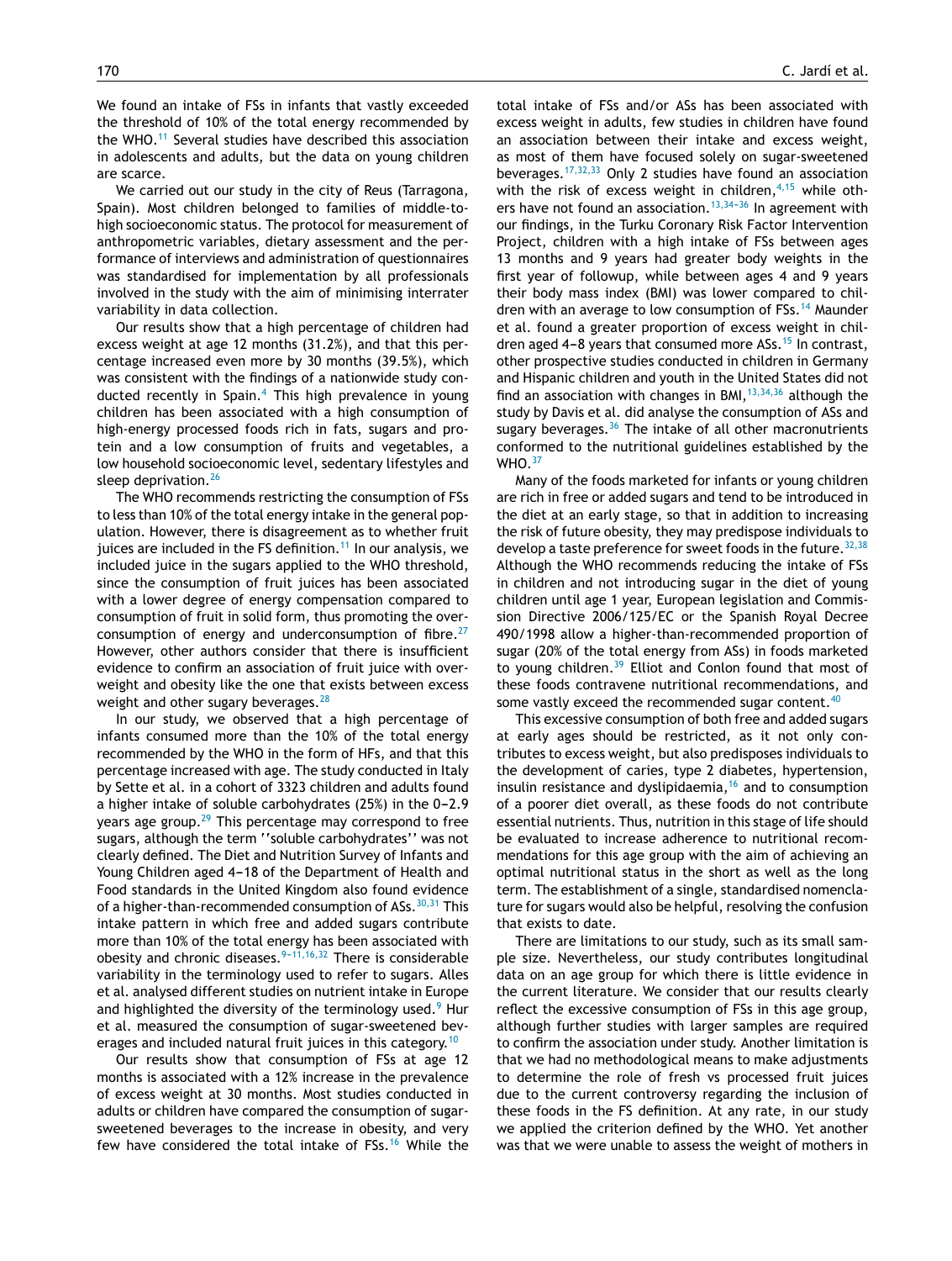<span id="page-6-0"></span>the study, although we took into account other important confounders described in the previous literature that may have an impact on excess weight in young children.

# **Conclusion**

Our study contributes new data on the association between free sugar intake at age 12 months and excess weight at 30 months. At 12 months, 40.4% of infants had a FS intake that exceeded the threshold recommended by the WHO. This excessive intake at 12 months was associated with a greater probability of having excess weight at age 30 months, which means that excessive consumption of FSs have deleterious effects even in early childhood. However, our results should be confirmed by further research in young children.

# **Conflicts of interest**

The authors have no conflicts of interest to declare.

# **Acknowledgments**

We are thankful to the young children and the parents that participated in the study, and to the entire DeFensas research team: Núria Voltas, Carmen Hernández, Josefa Canals, Joaquín Escribano, Rosa Jiménez and Josep Maria Barroso.

# **References**

- 1. Emmett PM, Jones LR. Diet, growth, and obesity development throughout childhood in the Avon Longitudinal Study of Parents and Children. Nutr Rev. 2015;73:175-206, [http://dx.doi.org/10.1093/nutrit/nuv054.](dx.doi.org/10.1093/nutrit/nuv054)
- 2. Hedly AA, Ogen CL, Johnson CL, Carroll MD, Curtin LR, Flegal KM. Prevalence of overweight and obesity among US children, adolescents, and adults. JAMA. 2004;291:2847-50.
- 3. Lobstein T, Frelut ML. Prevalence of overweight among children in Europe. Obes Rev. 2003;4:195-200.
- 4. Pérez-Farinós N, Villar-Villalba C, López Sobaler AM, Dal Re Saavedra MÁ, Aparicio A, Santos Sanz S, et al. The relationship between hours of sleep, screen time and frequency of food and drink consumption in Spain in the 2011 and 2013 ALADINO: a cross-sectional study. BMC Public Health. 2017;17:33.
- 5. Wang Y, Lim H. The global childhood obesity epidemic and the association between socio-economic status and childhood obesity. Int Rev Psychiatry. 2012;24:176-88.
- 6. Ottova V, Erhart M, Rajmil L, Dettenborn-Betz L, Ravens-Sieberer U. Overweight and its impact on the health-related quality of life in children and adolescents: results from the European KIDSCREEN survey. Qual Life Res. 2012;21:59-69.
- 7. Ul-Haq Z, MacKay DF, Fenwick E, Pell JP. Meta-analysis of the association between body mass index and health-related quality of life among children and adolescents, assessed using the pediatric quality of life inventory index. J Pediatr. 2013;162, [http://dx.doi.org/10.1016/j.jpeds.2012.07.049,](dx.doi.org/10.1016/j.jpeds.2012.07.049) 280-6.e1.
- 8. Butte NF. Impact of infant feeding practices on childhood obesity. J Nutr. 2009;139:412S-6S.
- 9. Alles MS, Eussen SR, van der Beek EM. Nutritional challenges and opportunities during the weaning period and in young childhood. Ann Nutr Metab. 2014;64:284-93.
- 10. Hur YI, Park H, Kang JH, Lee HA, Song HJ, Lee HJ, et al. Associations between sugar intake from different food sources and

adiposity or cardio-metabolic risk in childhood and adolescence: the Korean child-adolescent cohort study. Nutrients. 2016;8:20, [http://dx.doi.org/10.3390/nu8010020](dx.doi.org/10.3390/nu8010020).

- 11. Organización Mundial de la Salud. Ingesta de azúcares para adultos y niños; 2015. Available at [http://apps.who.int/iris/](http://apps.who.int/iris/bitstream/10665/154587/2/WHO_NMH_NHD_15.2_spa.pdf?ua=1) [bitstream/10665/154587/2/WHO](http://apps.who.int/iris/bitstream/10665/154587/2/WHO_NMH_NHD_15.2_spa.pdf?ua=1)\_NMH\_NHD\_15.2\_spa.pdf?ua=1 [accessed 18.11.17].
- 12. Faith M, Dennison B, Edmunds L, Stratton H. Fruit juice intake predicts increased adiposity gain in children from low-income families: weight status-byenvironment interaction. Pediatrics. 2006;118:2066-75, [http://dx.doi.org/10.1542/peds.2006-1117.](dx.doi.org/10.1542/peds.2006-1117)
- 13. Herbst A, Diethelm K, Cheng G, Alexy U, Icks A, Buyken AE. Direction of associations between added sugar intake in early childhood and body mass index at age 7 years may depend on intake levels. J Nutr. 2011;141:1348-54, [http://dx.doi.org/10.3945/jn.110.137000.](dx.doi.org/10.3945/jn.110.137000)
- 14. Ruottinen S, Niinikoski H, Lagström H, Rönnemaa T, Hakanen M, Viikari J, et al. High sucrose intake is associated with poor quality of diet and growth between 13 months and 9 years of age: the special Turku Coronary Risk Factor Intervention Project. Pediatrics. 2008;121:e1676-85, [http://dx.doi.org/10.1542/peds.2007-1642.](dx.doi.org/10.1542/peds.2007-1642)
- 15. Maunder EMW, Nel JH, Steyn NP, Kruger HS, Labadarios D. Added sugar, macro- and micronutrient intakes and anthropometry of children in a developing world context. PLoS One. 2015;10:1-24, [http://dx.](dx.doi.org/10.1371/journal.pone.0142059) [doi.org/10.1371/journal.pone.0142059.](dx.doi.org/10.1371/journal.pone.0142059)
- 16. Te Morenga L, Mallard S, Mann J. Dietary sugars and body weight: systematic review and meta-analyses of randomised controlled trials and cohort studies. BMJ. 2013;346:e7492, [http://dx.doi.org/10.1136/bmj.e7492](dx.doi.org/10.1136/bmj.e7492).
- 17. Forshee RA, Anderson PA, Storey ML. Sugar-sweetened beverages and body mass index in children and adolescents: a meta-analysis. Am J Clin Nutr. 2009;87:1662-71.
- 18. Jardí C, Hernández-martínez C, Canals J, Arija V, Bedmar C, Voltas N, et al. Infant behavior and development influence of breastfeeding and iron status on mental and psychomotor development during the first year of life. Infant Behav Dev. 2017;1:30002-4, [http://dx.doi.](dx.doi.org/10.1016/j.infbeh.2017.05.009) [org/10.1016/j.infbeh.2017.05.009.](dx.doi.org/10.1016/j.infbeh.2017.05.009)
- 19. Hollingshead AB. Four factor index of social status. Yale J Sociol. 2011;8:21-52. Available at [http://www.yale.edu/](http://www.yale.edu/sociology/yjs/yjs_fall_2011.pdf) [sociology/yjs/yjs](http://www.yale.edu/sociology/yjs/yjs_fall_2011.pdf) fall 2011.pdf
- 20. Cole TJ, Freeman JV, Preece MA. Body mass index reference curves for the UK, 1990. Arch Dis Child. 1995;73:25-9.
- 21. de Onis M, Garza C, Onyango AW, Martorell R. WHO child growth standards. Acta Paediatr Suppl. 2006;450:1-101.
- 22. Favier A, Ireland-Ripert J, Toque C, Feinberg M. Répertoire general des aliments. Table de composition. Paris: TEC; 1997.
- 23. Mataix Verdú J. Tablas de composición de alimentos. 5.ª ed. Instituto de Nutrición y Tecnología de los Alimentos; 2009.
- 24. EFSA Panel on Dietetic Products, Nutrition and Allergies (NDA) European Food Safety Authority (EFSA). Scientific opinion on the appropriate age for introduction of complementary feeding of infants. EFSA J. 2009;7:1423.
- 25. Maldonado J, Gil Campos M, Lara Villoslada F. Nutrición del lactante. In: Gil Hernández A, editor. Tratado de nutrición. Tomo III. 2.<sup>a</sup> ed. Madrid: Editorial Médica Panamericana; 2010. p.  $207 - 26.$
- 26. Varela-Moreiras G, Ruiz E, Valero T, Ávila JM, Pozo S. The Spanish diet: an update. Nutr Hosp. 2013;28:13-20.
- 27. Ferreira-Pêgo C, Babio N, Bes-Rastrollo M, Corella D, Estruch R, Ros E, et al. Frequent consumption of sugar- and artificially sweetened beverages and natural and bottled fruit juices is associated with an increased risk of metabolic syndrome in a Mediterranean population at high cardiovascular disease. J Nutr. 2016;146:1528-36, [http://dx.doi.org/10.3945/jn.116.230367](dx.doi.org/10.3945/jn.116.230367).